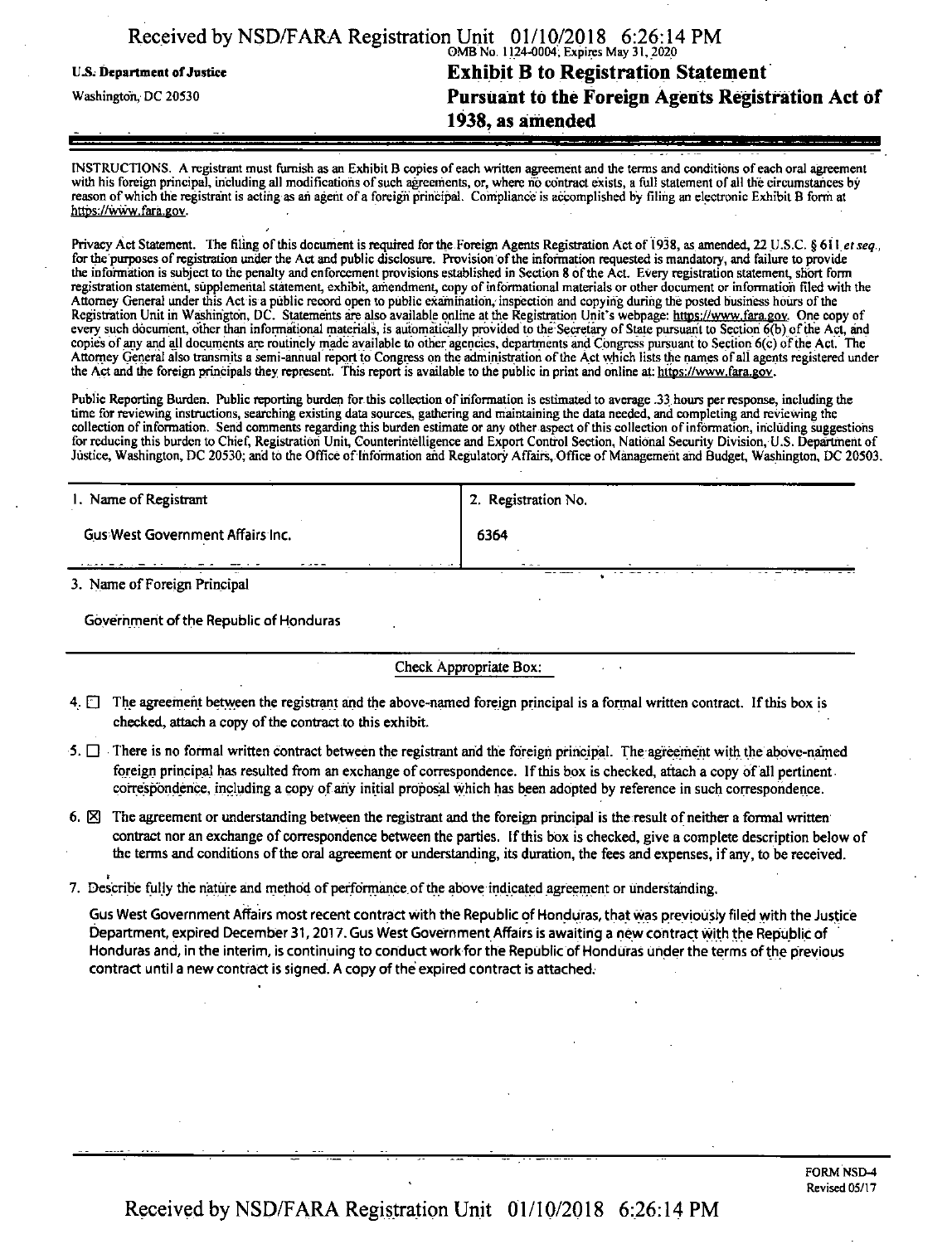8. Describe fully the activities the registrant engages in or proposes to engage in on behalfofthe above'foreign principal.

Providing governmental affairs consultation, guidance, and coordination services to the Government of Honduras for bilateral strategy with the Government of the United States.

9. Will the activities on behalfofthe above foreign principal include political activities as defined in Section <sup>1</sup> (o) ofthe Act and in the footnote below? Yes  $\boxtimes$  No  $\Box$ 

Ifyes, describe all such political activities indicating, among other things, the relations, interests or policies to be influenced together with the means to be employed to achieve this purpose.

Assist in informing policy leaders and opinion leaders in Washington about initiatives, achievements and future.plans ofthe Honduran Government. Develop and work with the Government of Honduras to organize and implement a multi-faceted strategy to establish Honduras as a top United States ally and gain support of its elected and appointed officials and opinion leaders. Work will consist of developing policy position papers, arranging meetings with U.S. government officials and engaging think tank policy organizations. The goal is to open a new dialogue and a new relationship between Honduras and the United States.

#### EXECUTION

In accordance with 28 U.S.C. § 1746, the undersigned swears or affirms under penalty of perjury that he/she has read the contents are in their entirety true and accurate to die best of his/her knowledge and belief.

| Name and Title             | Signature    |                                                                                                                                                                                                                                            |
|----------------------------|--------------|--------------------------------------------------------------------------------------------------------------------------------------------------------------------------------------------------------------------------------------------|
| <b>Gus West, President</b> | Vs/ Gus West | eSigned                                                                                                                                                                                                                                    |
|                            |              | information set forth in this Exhibit B to the registration statement and that he/she is familiar with the contents thereof and that such<br>contents are in their entirety true and accurate to the best of his/her knowledge and belief. |

Footnote: "Political activity," as defined in Section'l(o) of the Act, means any activity which the person engaging in believes will, or that the person intends to, in any way influence any agency or official of the Government of the United States or any section of the public within the United States with reference to formulating, adopting, or changing the domestic or foreign policies of the United States or with reference to the political or public interests, policies, or relations of a government of a foreign country or a foreign political party.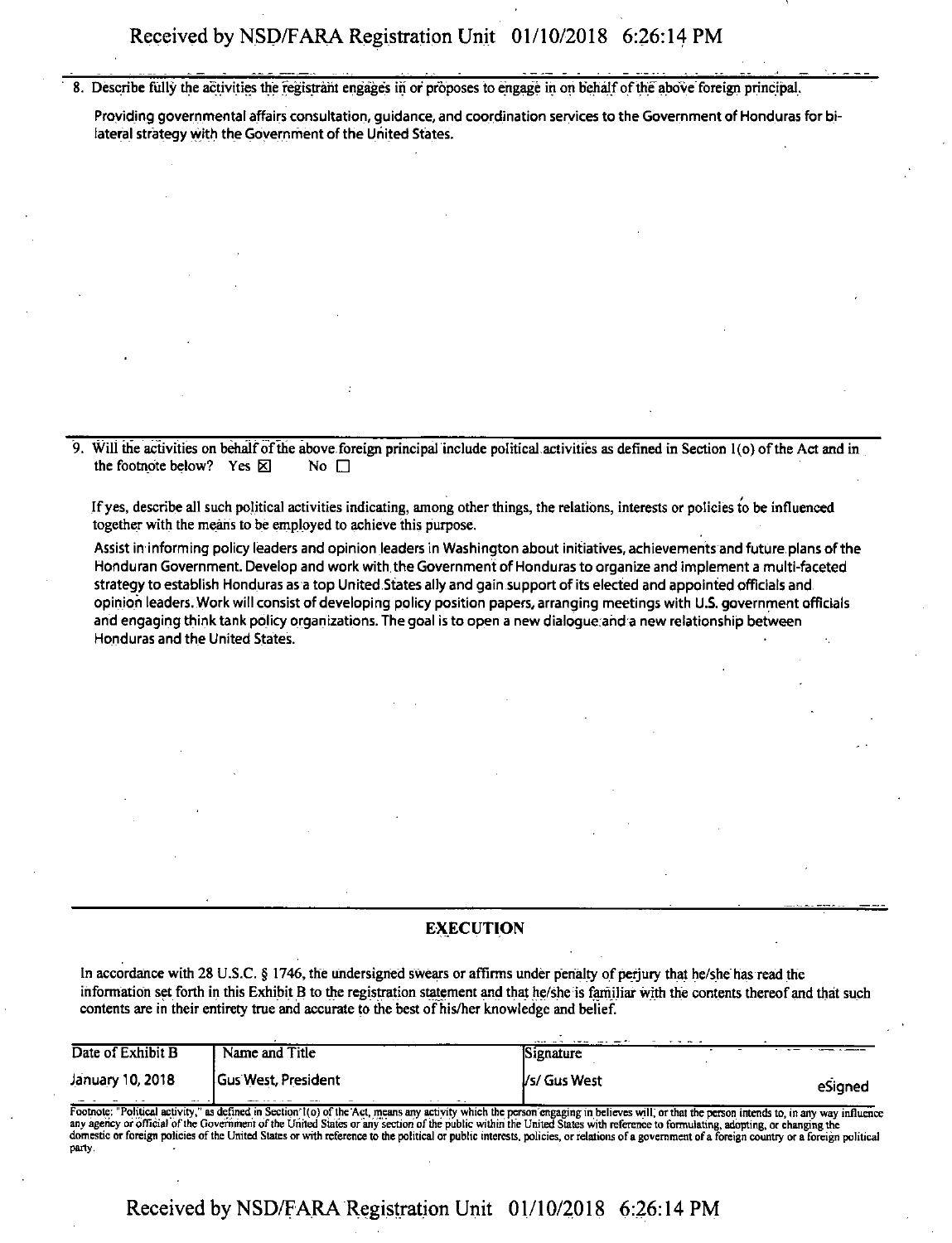# Received by NSD/FARA Registration Unit 01/10/2018 6:26:14 PM

### GOVERNMENT AFFAIRS CONSULTING AGREEMENT

This Agreement is entered into and executed on January  $1<sup>st</sup>$ , 2017 ("Effective Date"), by and between Gus West Government Affairs Inc., a company headquartered in Washington, DC ("GWGA") and Pedro Alexander Pineda Diaz, bearer of national identification document No. 0501-1974-01448, married, an Industrial Engineer by profession, whom, by means of agreement No. 222-2014 of March 10, 2014, was appointed to the post of Minister of Administration and Financial Management of the Presidential Palace (hereinafter, "the Client").

# I. APPOINTMENT

The Client hereby hires GWGA to provide the services described in Section II below, as well as any other services that may be agreed to in the Statements of Work to be signed at the appropriate time by the parties.

#### II. SERVICES

GWGA shall provide the following services to the Government of Honduras:

Assistance informing political stakeholders, opinion leaders, and the media in Washington, and eventually in other cities across the United States, about initiatives, achievements, and future plans of the Government of Honduras. Develop and work with the Government of Honduras to organize and implement a multifaceted strategy to make Honduras into a key ally of the United States of America and to gain the support of its officials, both elected and appointed, opinion leaders, research centers ("Think Tanks") and the media. The work shall involve aiding in the drafting of political position papers and press releases; managing meetings with United States Government officials, and build relationships with think tanks and policy center organizations, as well as with the media. The goal is to open a new dialogue and a new relationship between Honduras and the United States of America. GWGA must provide the Client with a monthly report detailing the activities carried out during that period to achieve the goals and objectives established in the Agreement.

# III. COMPENSATION

(a) GWGA shall be paid for its service in accordance with the Statements of Work to be signed by the parties in execution of this Agreement. The services may be billed by the hour, by a fixed amount, or in any other way, according to what is established in the applicable Statement of Work. Unless specifically determined otherwise in the Statement of Work, all invoices for professional fees and expenses shall be payable in full within twenty (20) days from the date of receipt of the invoice by the Client, through certified mail to the address indicated in Section 10 below; keeping in mind that in the case of expenses payable to third parties, the Client must provide the amount owed to GWGA prior to the date in which GWGA is required to pay the third parties. The Client must review all the invoices upon receipt, and shall notify GWGA in writing of any disputed charges or adjustments, within 20 days of receipt. If such written notification is not received, the invoices shall be deemed as payable in full. Late payments shall be subject to a late payment surcharge of one and a half percent (1.5%) per month, or the appropriate portion, of the total amount owed (but not to exceed the maximum legal rate). The Client commits to paying GWGA all legal fees and other costs incurred by GWGA to enforce the payments owed under this Agreement. The acceptance by GWGA of an amount less than the full payment does not mean a waiver of any of its rights to enforce the remaining amount owed.

(b) Pursuant to each Statement of Work, GWGA must be reimbursed for the following expenses/costs:

(i) Outside suppliers' costs; costs of production, talent, and services hired outside of GWGA, which shall be invoiced separately and will be subject to a value-added surcharge of 25%.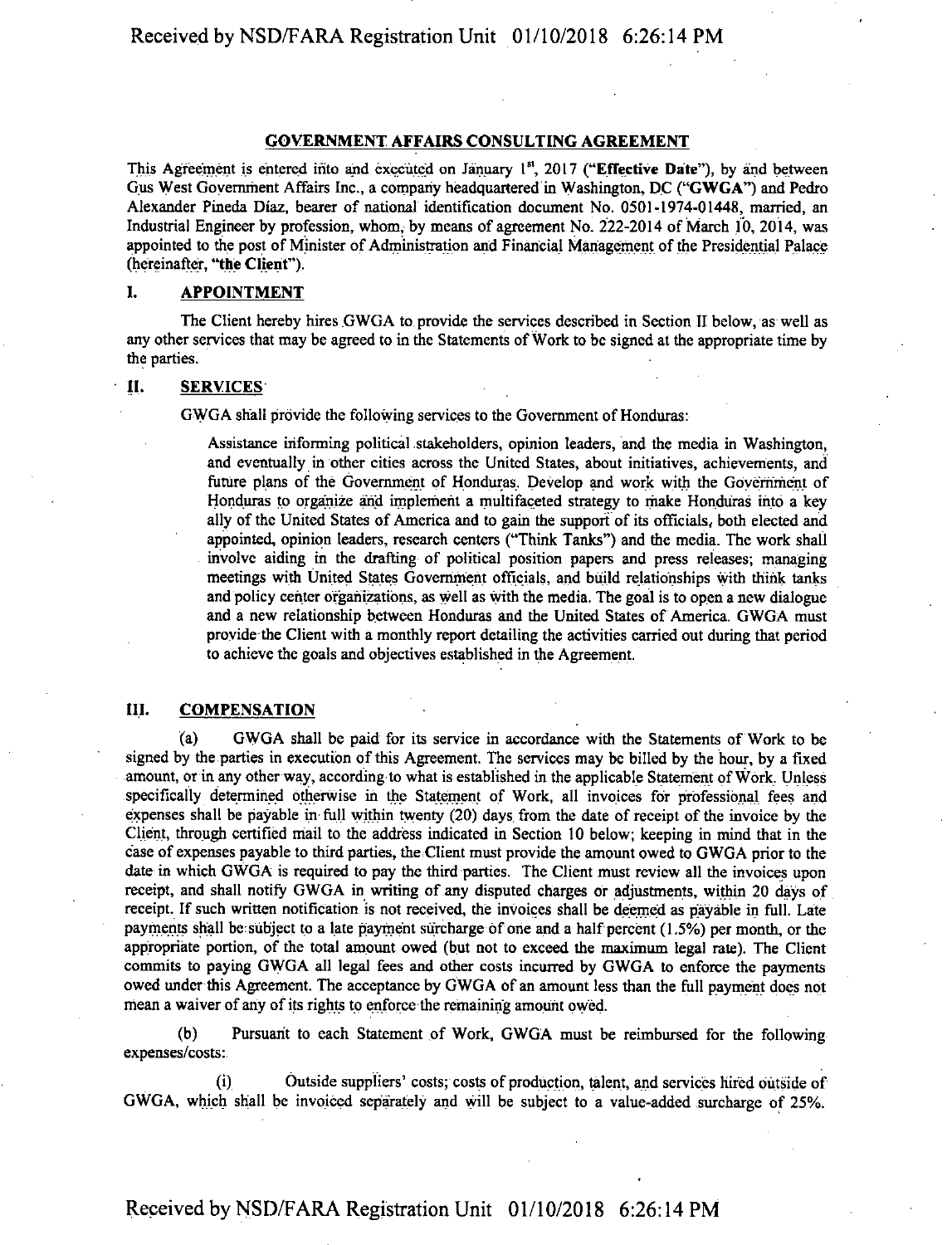# Received by NSD/FARA Registration Unit 01/10/2018 6:26:14 PM

GWGA must submit price quotes for any outside suppliers, talent, and services to be hired outside of GWGA for the Client's prior approval. The Client may, if it so wishes, hire and pay outside suppliers directly.

(ii) Petty cash expenses, including but not limited to stamps, packaging, express delivery, and other expenses incurred to send copies, orders, publications, and other materials; photocopies made internally at the office; expenses and per-diem for GWGA personnel required to travel in order to provide services to the Client; legal services incurred on behalf of the Client, including submission and registration costs related to the Foreign Agents Registration Act, Client requests to hire spokespersons, and negotiate terms and conditions with suppliers and providers hired on behalf of the Client, must be invoiced separately and will be subject to a 25% value-added surcharge.

(c) Approval of any price quote by the Client shall constitute approval of all costs and expenses outlined in said quote. If actual costs and expenses exceed by five percent (5%) or more the most recent price quote approved by the Client, GWGA must send the Client an amended quote for approval. Excess costs and expenses under five percent (5%) shall be payable in accordance with this Agreement or the Statement of Work.

### IV. DURATION

(a) The term ofthis Agreement shall begin as ofthe Effective Date, and will continue to be in effect until December 31, 2017. The Agreement may be automatically renewed, with written consent of both Parties, for subsequent one  $(1)$  year periods beginning on January  $1<sup>st</sup>$  and ending on December 31<sup>st</sup>.

(b) Either party may terminate this Agreement without cause, through written notification given thirty (30) days in advance, or with cause due to a material breach by the other Party that is not remedied, or which does not begin to be remedied, within thirty days after receipt of notification ofsaid breach.

(c) During the period of notification of the termination ofthe Agreement, GWGA's and the Client's rights, obligations, and responsibilities shall continue to be in effect, including, but not limited to the payment of professional fees and the provision of the services requested by the Client.

(d) All non-refundable reservations, contracts, and other arrangements authorized by the Client that are in force as of the effective date of termination of the Agreement shall be automatically assumed by the Client or its representative, and GWGA shall be released of any obligations, responsibilities, and debts arising therefrom. Any reservations, contracts, and other arrangements that may not be assumed by the Client or cancelled, shall be completed by GWGA and paid by the Client pursuant to the terms of this Agreement. The Client shall also pay GWGA for all fees owed and costs incurred in connection with the services up to the date of termination.

## V. OWNERSHOP OF MATERIALS

All materials generated by GWGA in the execution of this Agreement, and accepted and paid by the Client, shall be deemed to be "work done on commission" and shall be the exclusive property ofthe Client. GWGA shall retain ownership over authorship works created prior to or separately from the execution of its services under this Agreement, as well as over any materials rejected or not paid by the Client. The foregoing notwithstanding, all materials, rights, data, and intellectual property ofthird parties (such as spokespersons, pictures, and data with third-party license), shall remain the sole and exclusive property ofthose third parties, and the Client accepts using these third-party materials in accordance with any applicable use license terms.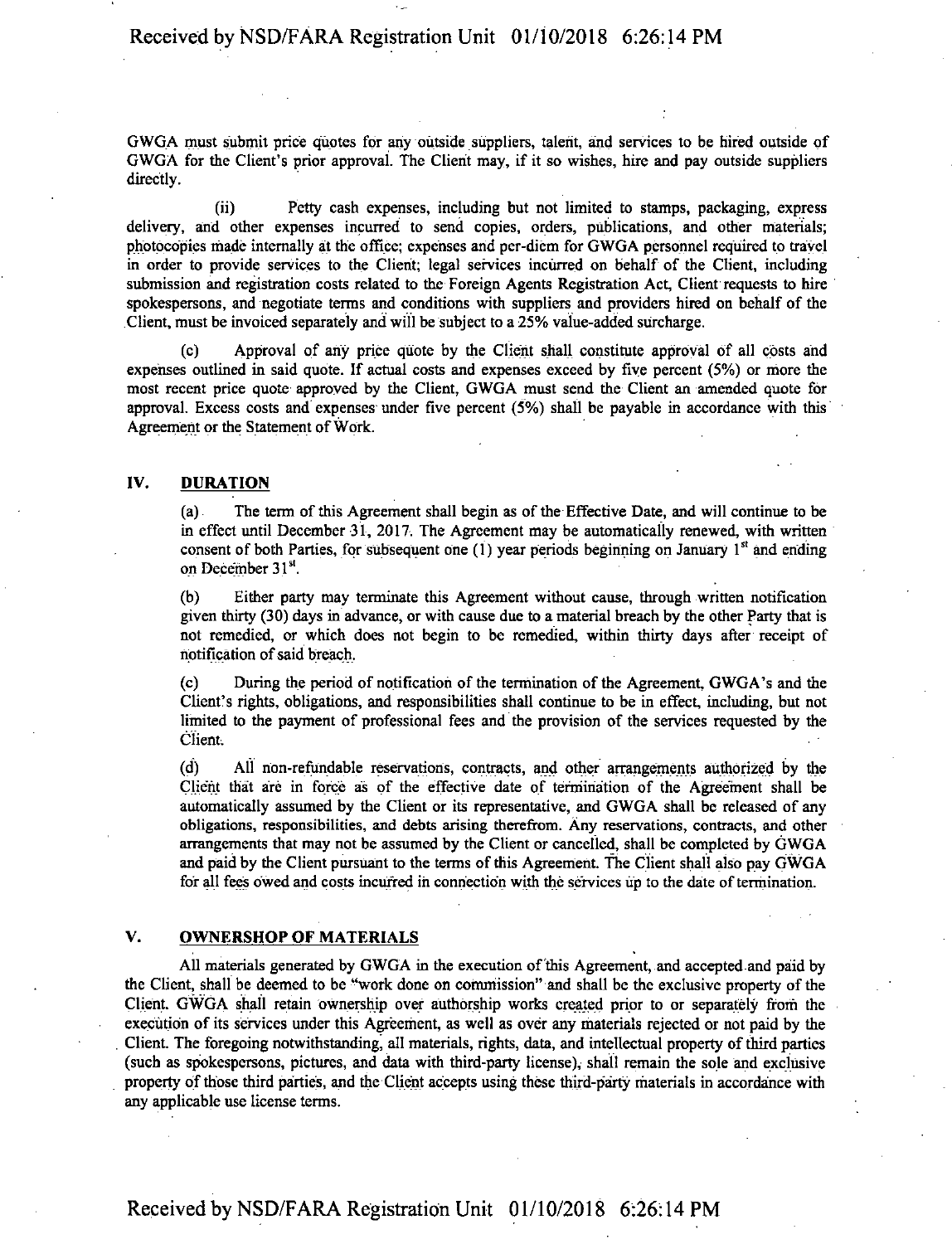## VI, INDEMNIFICATION

(a) GWGA shall indemnify and hold the Client, its parent entities, subsidiaries and affiliates, and the officials, directors, shareholders, employees, and agents of said entities harmless ("Client Indemnifications" [sic]) from any losses, damages, responsibilities, complaints, lawsuits, trials, costs, and any other petty cash costs (including reasonable attorney fees and expenses) (together, "Damages"), as well as Client Indemnifications  $[sic]$ <sup>1</sup> they may incur or be responsible for as a result of a complaint, lawsuit or proceeding, legal summons, discovery request, or any other legal request or government investigation ("Complaint") submitted, notified, or filed [against] any of the Client Indemnifications based on or resulting from GWGA's negligence or willful misconduct.

The Client shall indemnify and hold GWGA, its parent companies, subsidiaries and affiliates, and the officials, directors, shareholders, employees, and agents of said entities harmless ("GWGA Indemnifications"  $[sic]^2$ ) from any claims or damages that may be incurred by the GWGA indemnifications as a result of: (i) any specific materials, permits, information, or instructions provided by the Client; (ii) materials or programs created or produced by GWGA for the Client under this Agreement, and which die Client approves prior to publication, execution, broadcasting, or use, including accusations that contentions, descriptions, of representations about the Client, its products, services, and competitors are false, misleading, baseless, or do not comply with the corresponding legal and regulatory requirements, directives, and rules applicable to the Client, its products, and industry; (iii) risks or restrictions that GWGA has warned the Client about, when the Client has elected to proceed; or (iv) the nature and use of the Client's products and services, including but not limited to, accusations that the Client's products are defective, detrimental, or harmful. The Client's obligations under this section include payment to GWGA by the Client for all time and expense charges (including reasonable attorney fees and expenses) incurred by GWGA related to any summons, discovery requests, or other legal requests or government investigations brought against GWGA or any of its affiliates, related to the Client, its business, or its industry, as a result of any litigations, proceedings, or investigations involving the Client.

(c) Neither GWGA nor the Client shall be responsible to the other for any indirect, incidental, consequential, special, or punitive damages resulting in any way from the activities covered by this Agreement, whether under contract, tort, or other cause of action, even when said party has been made aware of the possibility of such damages. In any event, each party's responsibility under this Agreement may not exceed the amounts payable to GWGA under it.

(d) Except for the cases specifically indicated in this Agreement, neither party makes any warranties or representations, whether express or implied, that the services or work products to be provided under the Agreement shall be free of errors or operate without disruptions, and any warranties of title, or merchantability or fitness for a particular purpose are expressly excluded.

# VII. FORCE MAJEURE

(a) Neither party shall be deemed to be in breach of this Agreement to the extent that the execution of its obligations, or its attempts to remedy any breach are delayed or prevented due to events of force majeure, fire, natural disaster, accident, riot, acts of government, acts of war or terrorism, scarcity of materials or supplies, lack of transportation, means of communication, or providers or sellers of goods and services, or any other cause that is reasonably beyond the control of said party.

<sup>&</sup>lt;sup>1</sup> Translator's note: this paragraph is poorly worded in the original Spanish. First, the term "Indemnizaciones del Cliente" (Client Indemnifications) seems to refer to the parties covered by the release, so it should be "Partes Indemnizadas del Cliente" (Released Client Parties). Also, the context suggests that highlighted term should be "Damages".

 $2$  Translator's note: the term should be "Partes Indemnizadas de GWGA" (Released GWGA Parties)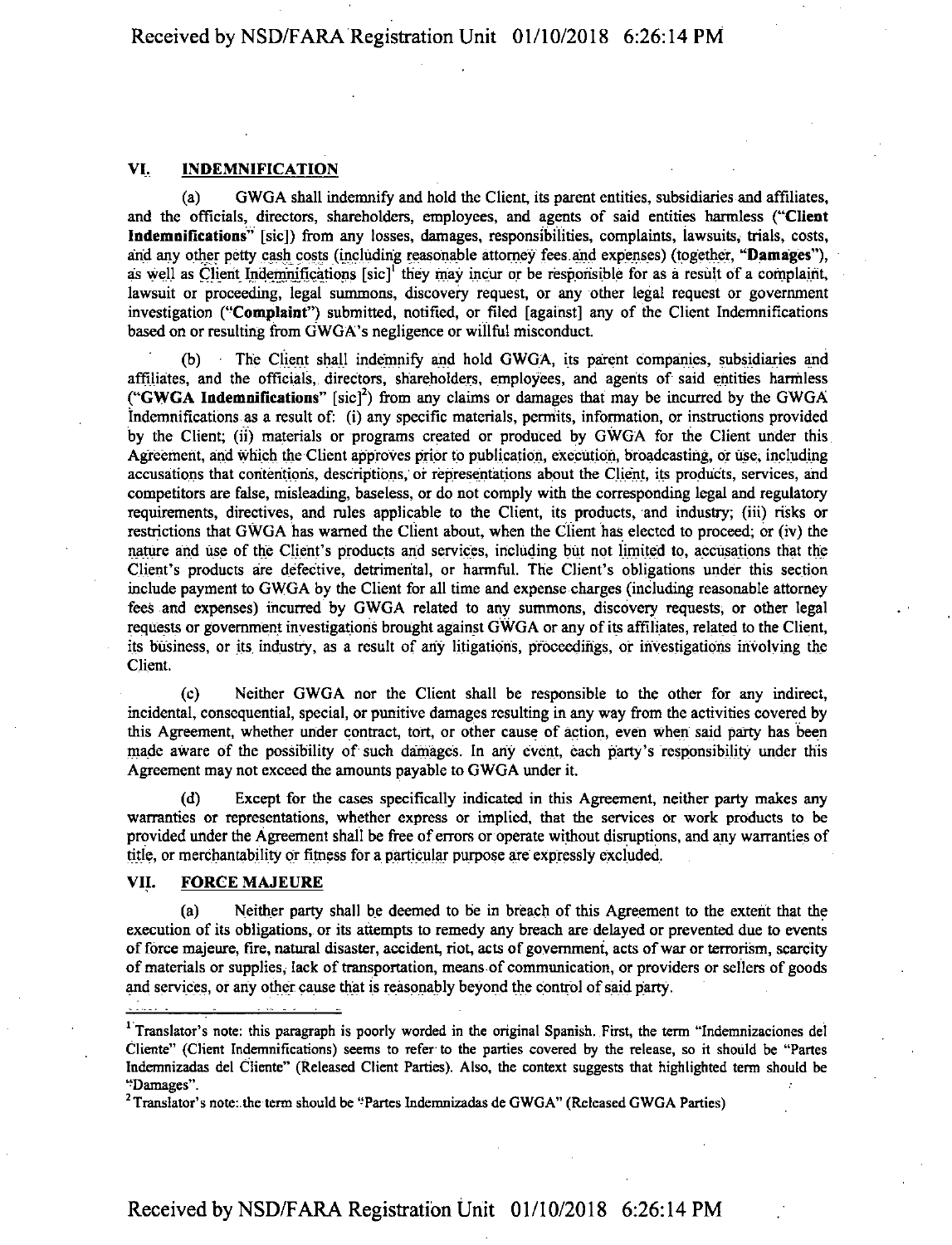(b) It is acknowledged that GWGA has no control over the information once released to the media or becomes part of the public domain. Therefore, GWGA shall not be held responsible for acts or omissions by third parties, and cannot guarantee the use of any material through any means (written or electronic), or guarantee the accuracy of what any third party may publish.

## VIII. NON-SOLICITATION OF EMPLOYEES

Each party agrees that for the duration of the period starting on the Effective Date and up to one year after the termination of the Agreement, the other Party may not, either directly or indirectly, hire, solicit, employ, hire as consultant, or in any other way secure the services of current and former employees or contractors of the other Party that were involved in the execution of this Agreement without the prior written consent of the other Party. The Parties agree that the current legal remedy available for a violation of this Section is inadequate and therefore, the non-violating Party shall be entitled to precautionary measures for said violation, without the need for proof of irreparable damage and without offering guarantees, in addition to any other right or remedy it may be entitled to.

# IX. CONFIDENTIALITY

Both Parties agree to keep confidential and not disclose or use for their own benefit or for the benefit of third parties (except when required for the execution of the services under this Agreement or when required by Law) any information, documents, or materials identified by one Party, at the moment of making them available to the other Party, as intellectual or confidential property, or property that should be reasonably deemed as confidential given the circumstances under which they are being shared. However, the confidentiality obligations in the preceding sentence shall not extend to any information, documents, or materials that (a) become publicly available without there having been a breach of this provisions; (b) are received, unrestricted, from a third party; or (c) are independently developed without making reference to the information received from the other Party under this Agreement, and said obligations expire on the second anniversary of the effective date of termination of this Agreement. In addition, both Parties may disclose confidential information that has been requested through a valid court order or by any other authorized government entity, provided that said Party promptly notifies the other Party and provides reasonable cooperation with the efforts of the other Party, if appropriate, to limit the disclosure and obtain confidential treatment or a protection order.

# X. NOTIFICATIONS

All notifications under this Agreement shall be made in writing arid sent via registered mail or express courier services, duly addressed as follows:

For GWGA. to the following address:

Attn: Gus West, with copy to Gus West Government Affairs Inc., Attn: Gus West

For the Client; to the following address: **Embassy of Honduras** 3007 Tilden Street NW ■Suite 4-M Washington, DC 20008 Attn: Luis Cordero, Charge D'Affaires, a,i.

#### XI. ARBITRATION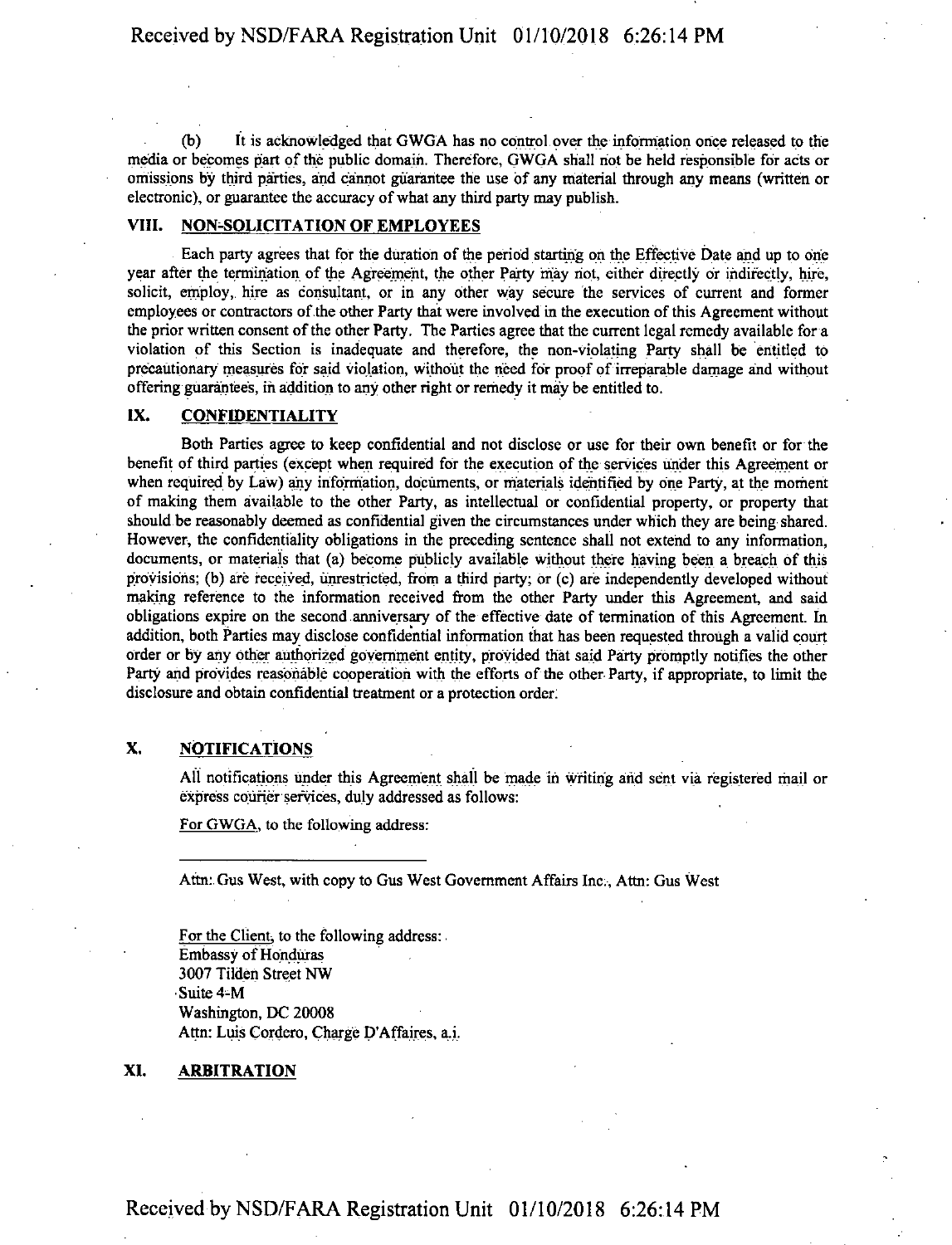All claims, disputes, and other questions arising from or related to this Agreement or breaches thereof, shall be decided through arbitration in the District of Columbia in accordance with the Honduras Conciliation and Arbitration Act in force, unless the Parties mutually agree otherwise. This arbitration agreement shall be specifically executable under the current arbitration legislation. The award issued by the Arbitrator shall be final and may be immediately enforced in accordance with applicable laws in any court with jurisdiction. The prevailing party shall be entitled to the reimbursement of costs and attorney fees. The arbitration request must be submitted within two (2) years of occurrence of die claim, dispute, or issue under challenge. This Agreement and all issues related thereto shall be subject to, and interpreted in accordance with the laws of the Republic of Honduras, without regard to principles of choice or conflict of law.

#### XII. MISCELLANEOUS

GWGA may include the name of the Client in client lists used for purposes of classification of the public relations industry, for directories, or for awards, and may disclose or otherwise advertise its relationship with the Client in industry publications. GWGA shall review the wording with the Client prior to publication. This Agreement constitutes the entire, exclusive and final agreement between the Parties about its purpose, and shall prevail over any prior agreements (including the Memorandum of Understanding between the Parties), proposals, negotiations, arrangements, and other communications and understandings between the Parties, whether verbal or in writing, with respect to the purpose of the Agreement. The validity, interpretation, execution, and fulfillment of this Agreement shall be subject to, and will be analyzed in accordance with the laws of the Republic of Honduras, without reference to their stipulations on conflict of law. This Agreement may not be amended, modified, or waived in any way, either in whole or in part, except in writing and with the signature of both Parties and their respective authorized representatives. The waiver of a breach by one Party of any of the provisions in this Agreement shall not constitute or be construed as a waiver of a prior, concurrent, or subsequent breach of that provision or any other provision of this Agreement by that Party. This Agreement and the rights, responsibilities, obligations, and charges thereunder shall be mandatory and binding for the benefit of the Parties successors and beneficiaries.

#### XIII. LANGUAGES

This Agreement is signed in two counterparts in the English and Spanish languages, with both documents being equally authentic. In the event of a discrepancy in their interpretation, the Spanish version shall prevail.

|                                        | /Round stamp/: Presidential Palace; Honduras. Minister of<br>Administration and Financial Management. Government of<br>the Republic of Honduras |  |
|----------------------------------------|-------------------------------------------------------------------------------------------------------------------------------------------------|--|
| <b>ACCEPTED AND AGREED TO:</b>         |                                                                                                                                                 |  |
| GWGA: /Illegible signature/            | CLIENT: /Illegible signature/                                                                                                                   |  |
| Name: Gus West                         | Name: Pedro A. Pineda                                                                                                                           |  |
| Title: President CEO                   | <b>Industrial Engineer</b><br>Title.                                                                                                            |  |
| Date: 02/03/2017                       | Date.                                                                                                                                           |  |
|                                        |                                                                                                                                                 |  |
| nbed and Swam to before me<br>st i     | Subscribed and Serom to belone ma by $G$ us $k$ . We shin<br>$\frac{3}{10}$ and February 2017                                                   |  |
| David A. Digitian, Notary Public, D.C. | David A. Diddan, Rosay Public, D.C.                                                                                                             |  |
| My commission applies August 14, 2021  | My commission expires August 14                                                                                                                 |  |
|                                        |                                                                                                                                                 |  |
|                                        | Received by NSD/FARA Registration Unit. 01/10/2018 6:26:14 PM                                                                                   |  |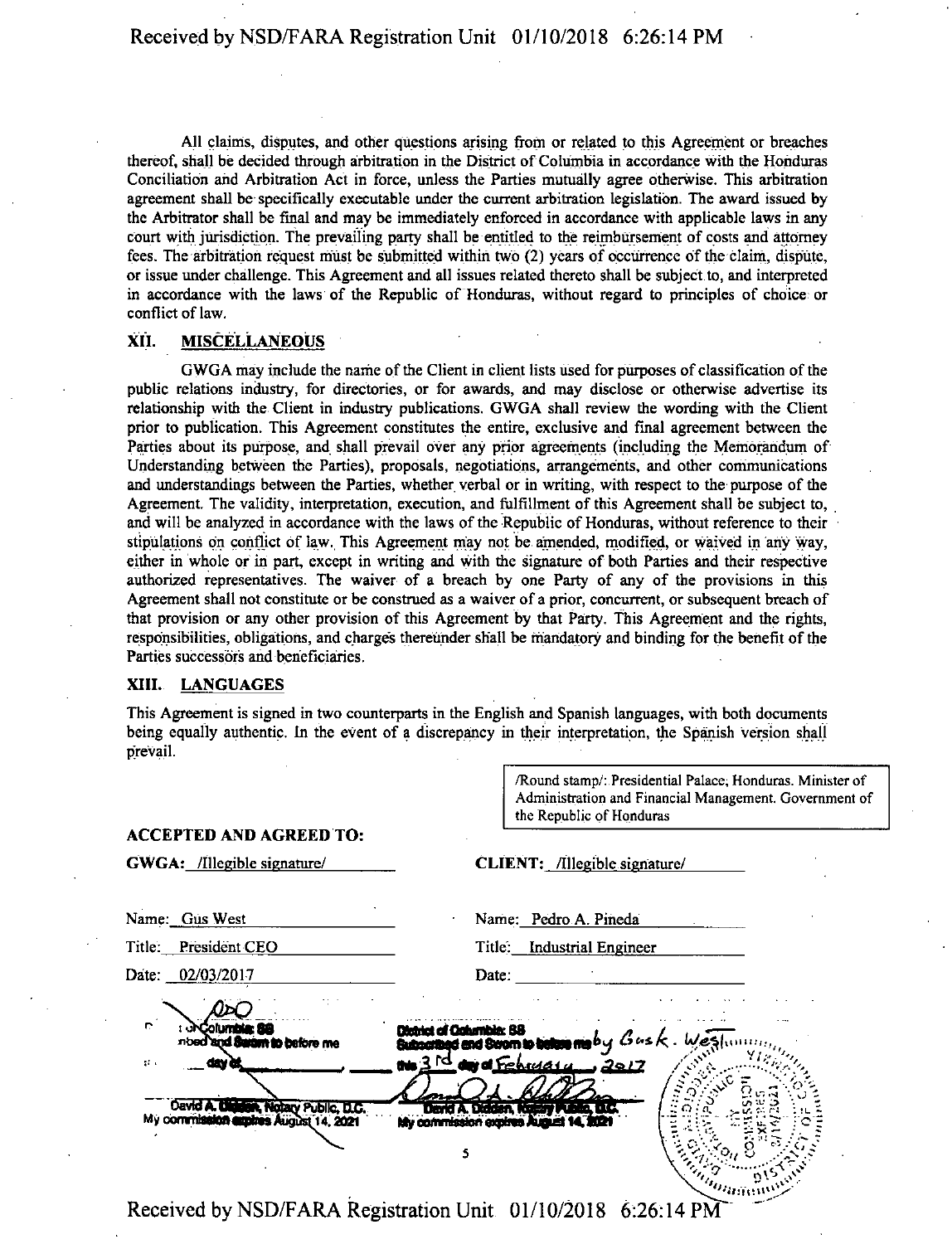#### STATEMENT OF WORK #2

This Statement of Work #2 is carried out as part of the Agreement dated January 1, 2017 (the Agreement) and is valid for a*period oftwelve (12) months, ending on December 31, 2017.* Any capitalized terms used in this Statement shall have the meaning established in the Agreement. In the event that the provisions of this Statement of Work conflict with those of the Agreement, the provisions of the Agreement shall prevail, unless the;Statement of Work expressly sets forth otherwise.

#### SERVICES

GWGA shall provide the following services to the Government of Honduras:

Assistance informing political stakeholders and opinion leaders in Washington, about initiatives, achievements, and future plans of the Government of Honduras.. Develop and work with the Government of Honduras to organize and implement a multifaceted strategy to make Honduras into a key ally of the United States of America and to gain the support of its officials, both elected and appointed, and opinion leaders. The work shall involve aiding in the drafting of political position papers and press releases; managing meetings with United States Government officials, and build relationships with think tanks and policy center organizations, as well as with the media. The goal is to open a new dialogue and a new relationship between Honduras and the United States of America. GWGA must provide the Client with a monthly report detailing the activities carried out during that period to achieve the goals and objectives established in the Agreement.

### 2. **COMPENSATION**

GWGA shall be paid professional fees of US\$40,000.00 per month. These fees include income taxes calculated over the total to be paid monthly at the applicable rate of 25%, as established in articles 4 and.5 ofthe Honduran Income Taxes Act, and article 67 of Honduras' 2016 General National Budget (Decree 168/2015). This amount shall be withheld by the Client at the time of making the payments to GWGA, and shall be reported to the competent authority on tax matters in Honduras.

Ifthe services are cancelled prior to the end ofthe formal agreement, the Client accepts to pay all invoices for time and expenses actually incurred, or for which GWGA may have irrevocably committed on the Client's behalf, until the date of cancellation, which must be done in writing.

Any additional work outside of this Statement of Work will require additional budget.

Travel expenses for trips outside of headquarters approved in advance, as well as local transportation, courier services and research materials, shall be invoiced separately. GWGA shall provide the Client with an itemized monthly invoice for this type of expenses.

INVOICE. The Consultant must submit invoices for all services provided. The Client must pay the amounts owed within twenty (20) days from the date of receipt of the invoice by the Client, sent via certified mail to the address indicated in the Agreement, keeping' in mind that, in the case of expenses payable to third parties, the Client must provide the amount owed to GWGA prior to the date in which GWGA is required to pay the third parties.

Petty cash expenses shall be paid separately.

# 3. CLIENT RESPONSIBILITIES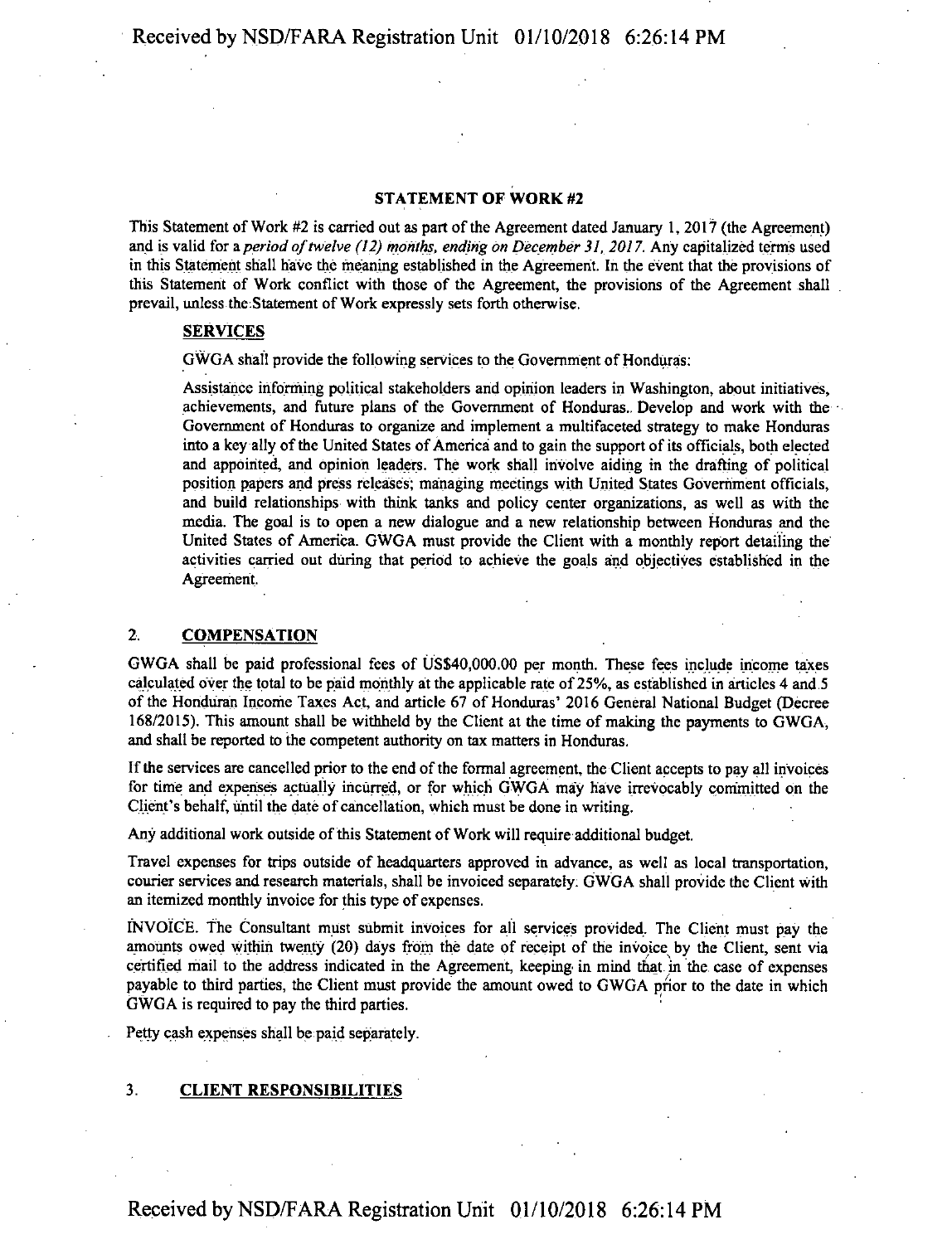The Client acknowledges that the successful and timely provision of the services and the successful creation of the Materials to be provided under this Statement of Work, shall require the Client's goodfaith cooperation. Therefore, the Client shall cooperate fully with GWGA, including, but not limited to, providing GWGA with the information necessary or appropriate, and relevant for GWGA's work, reasonably requested by GWGA, and providing a quick review of the materials submitted by GWGA. GWGA shall not be responsible for any delays caused by the Client's actions or omissions under this Statement of Work, including, but not limited to, requests for changes made by the Client within the scope of the services to be provided under this Statement of work.

# ACCEPTED AND AGREED TO:

By: /Illegible signature/ Date: By: /Illegible signature/ Date: 02/03/2017 CWumbia: SS Sworn to before a  $\frac{1}{2}$ day $\frac{1}{2}$ "KPT *<u><b>Thery Public DR</u>*  $\mathbf{m}_\mathrm{u}$  $+1.70$ **1158 14, 2021 Oistrict of Columbia: 8th** ftfmrftBJ*u*«lAnn(qbatona» *i oi* Wy, commission expires  $\omega_{\alpha} \times \mathit{Sto}_{\alpha}''$  $\mathcal{C} \subset \mathbb{R}^n$  $\int_{\frac{1}{2}}^{\frac{1}{2}} \frac{\sqrt{3}}{\sqrt{2}} \int_{\frac{1}{2}}^{\frac{1}{2}} \frac{\sqrt{3}}{\sqrt{2}} \int_{\frac{1}{2}}^{\frac{1}{2}} \frac{\sqrt{3}}{\sqrt{2}} \int_{\frac{1}{2}}^{\frac{1}{2}} \frac{\sqrt{3}}{\sqrt{2}} \int_{\frac{1}{2}}^{\frac{1}{2}} \frac{\sqrt{3}}{\sqrt{2}} \int_{\frac{1}{2}}^{\frac{1}{2}} \frac{\sqrt{3}}{\sqrt{2}} \int_{\frac{1}{2}}^{\frac{1}{2}} \frac{\sqrt{3}}{\sqrt{2}} \int_{\frac{1}{2}}$  $\phi$  i,  $\frac{1}{2}$ j i 4/20 21 ........-.oCV *<'vyr* OP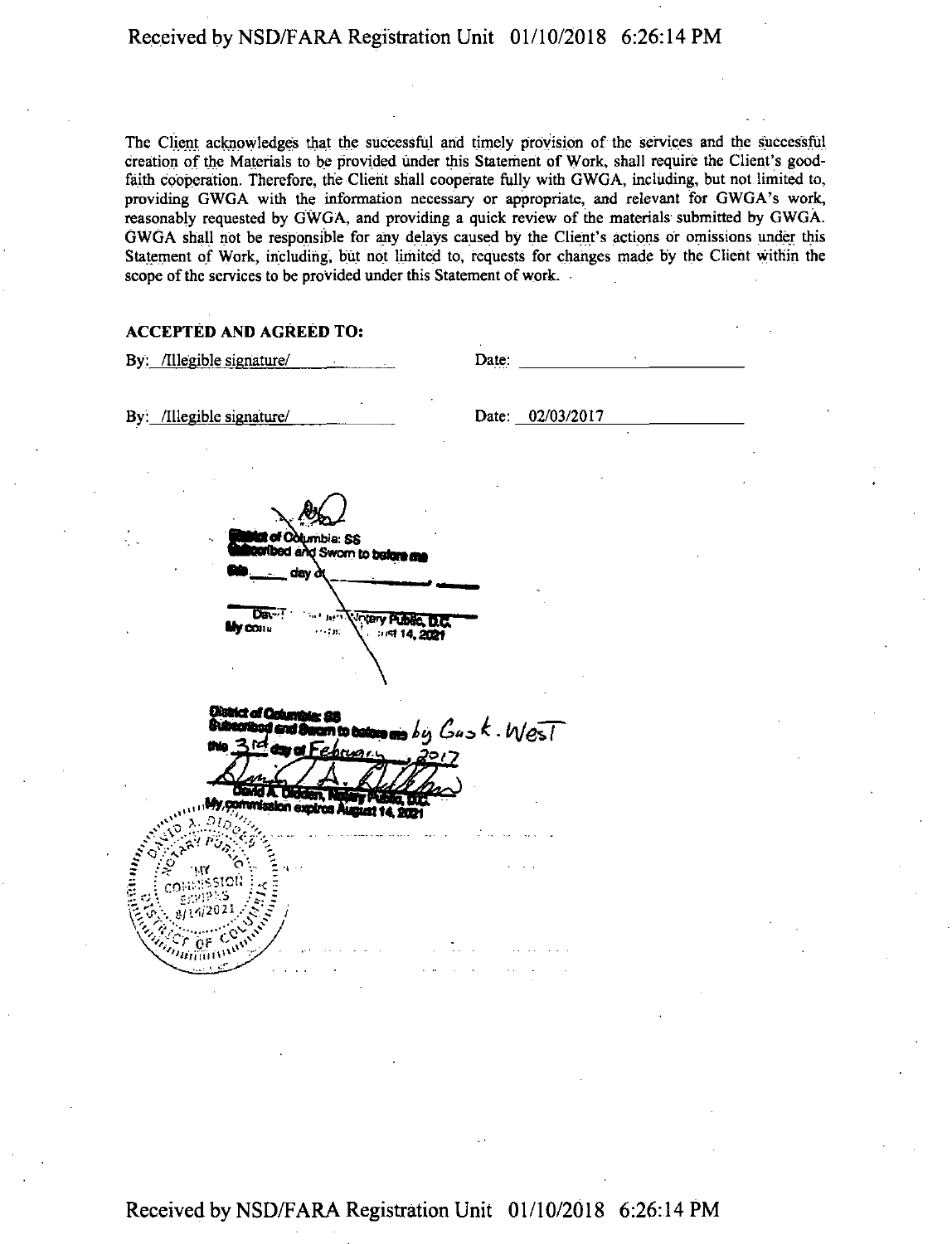ADDENDUM 1. PROFESSIONAL SERVICES CONTRACT BETWEEN GUS WEST GOVERNMENT AFFAIRS. INC;, AND PEDRO ALEXANDER PINEDA DIAZ, MINISTRY OF ADMINISTRATION AND FINANCIAL MANAGEMENT FOR THE PRESIDENT'S HOUSE PAGE No. <sup>1</sup>

#### *ADDENDUM No. 01-2017*

Addendum to the agreement executed and signed the first day of January of 2017 ("Effective Date") between Gus West Government Affairs INC, a company with headquarters in Washington, DC, ("GWGA") and Pedro Alexander Pineda Diaz, Ministry of Administration and Financial Management for the President's House.

ONE: GWGA will add the following services to the consulting services whose terms are described in the initial contract:

Specifically, a communication team based in Tegucigalpa will be assigned to perform the following tasks on a regular basis:

- 1. Facilitate the coordination and communication process between the Client and the designated government affairs and'public relations teams in Washington.
- 2. Provide continual and direct support to the Department of Communication and Strategy on critical topics and opportunities that could reach the attention of the mass media in the United States, and strategic management of such items at the local level.
- 3. Collaborate with the content development unit at the Department of Communication and Strategy to define an editorial calendar for 2017, based on key topics that are important to the governments of the United States and of Honduras.
- 4. Collaborate with the communication team based in Washington, DC, to define the media dissemination and coverage mechanisms.
- 5. Provide to the Washington, DC-based communication team information such as events, data, citations, sources, and other raw materials, to develop material for the media and for interested parties. The material for the media could include press releases, information sheets, profiles, opinion articles, letters to the editor and documentation, among other formats.
- 6. Draft profile documents for key individuals in Honduras, in the government, in the business sector and in non-governmental organizations, among others.
- 7. Review and translate materials prepared by government spokespersons, such as key messages arid questions and answers, among others.
- 6. Participate in strategic and coordination meetings with the Client on a regular basis.
- 9. Provide a Summary in.Spanish of monitoring reports on the United States media.